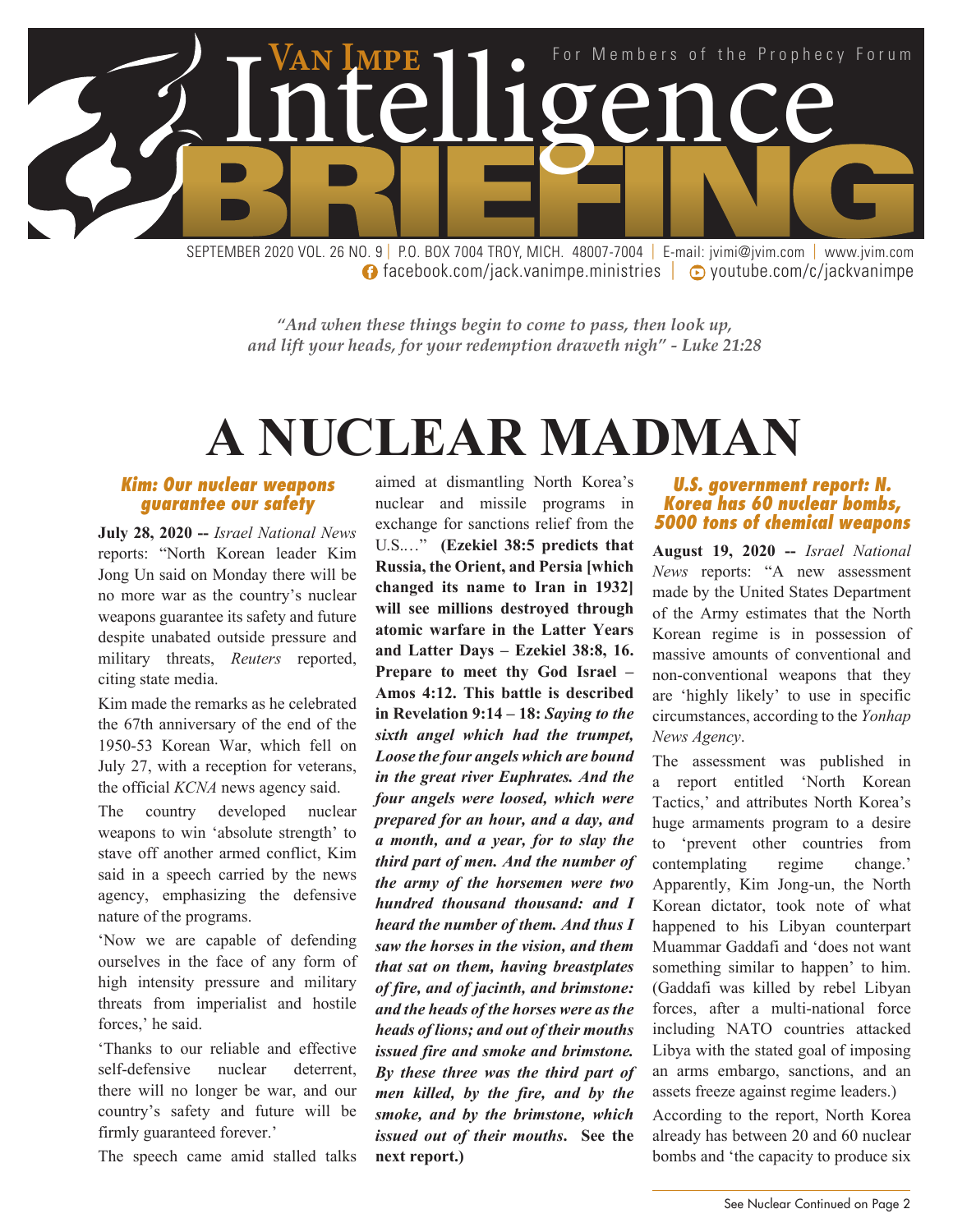new devices each year.' It also boasts the world's third-largest stockpile of chemical weapons – between 2,500 and 5,000 tons of various substances – and is engaged in research into biological warfare as well. 'Only one kilogram of

anthrax could kill up to 50,000 people in Seoul,' the capital of South Korea, the report's authors note…"

# THE KINGS OF THE EAST

#### *U.S. Allies Tighten Alliance to Contain China's Maritime Expansion*

**August 6, 2020 --** *Voice of America News* reports: "Australia's recent shift to a more combative stance against China will tighten political and military coordination among U.S.-allied nations that want to check Beijing's maritime expansion, analysts said this week.

Canberra broke its neutral stance toward China with harsh pledges and comments in May, June and July due to a series of problems with the communist government, despite brisk trade ties. In particular, Australia openly backed the United States last month by sending the United Nations a letter that described Beijing's sovereignty claims in the contested South China Sea as illegal.

Australian Prime Minister Scott Morrison suggested in a speech Wednesday that his country would work more closely with India, Japan and the United States – an ally already so close that a Chinese newspaper in May quoted a netizen calling Canberra a 'dog' of Washington.

Those four countries belong to a group dubbed the Quad, which formed in 2007 to discuss security issues in Asia, including China's activities. Specialists predict more from the Quad, this time galvanized by Australia, even though the United States normally leads…" **(China will become a basic partner with Russia for the rapidly approaching battle of Armageddon – Revelation 16:16. Russia will lead invasion number one – Ezekiel 38 & 39. China will lead invasion number two – Revelation 16:12; Revelation** 

**9:14 – 16. Then all nations will come against Jerusalem for the final invasion at which point Jesus will return to stop the bloodshed and set up his eternal kingdom upon earth – [He gathers]** *all nations against Jerusalem to battle; and the city shall be taken… Then shall the Lord go forth, and fight against those nations, as when he fought in the day of battle. And his feet shall stand in that day upon the mount of Olives, which is before Jerusalem on the east, and the mount of Olives shall cleave in the midst thereof toward the east and toward the west, and there shall be a very great valley; and half of the mountain shall remove toward the north, and half of it toward the south* **– Zechariah 14:2 – 4. Then Psalm 2:6 occurs as God the Father says: …***I set my king upon my holy hill of Zion* **[Jerusalem]. See the next two reports.)**

#### *Modi warns China over border tensions*

**August 17, 2020 --** *SpaceWar.com* reports: "India's Prime Minister Narendra Modi issued a new warning to China over deadly border tensions on Saturday, using his most important speech of the year to promise to build a stronger military.

With talks on easing a military buildup in their Himalayan border region at a stalemate, Modi told an Independence Day ceremony that India's sovereignty was 'supreme' and that relations with neighbours depended on security and trust.

Attendance at the historic Red Fort in New Delhi for the speech was cut by more than half to 4,000 people, all of

whom sat two metres (six feet) apart because of the coronavirus pandemic.

The Hindu nationalist prime minister mentioned confrontations with Pakistan and China on their disputed borders, but without naming either country…"

#### *India uses arrival of new fighter jets to warn China*

**July 31, 2020 --***SpaceDaily.com* reports: "The first five Rafale fighter jets bought from France in a multi-billion-dollar deal landed in India on Wednesday, and the defence minister used their arrival to launch a veiled warning to neighbouring China over territorial tensions.

A water-cannon guard of honour greeted the five jets when they landed at the Ambala air base in Haryana state. India has bought 36 Rafale fighters from France in a deal estimated to be worth \$9.4 billion. All are scheduled to be delivered by the end of 2021.

An intense nationwide spotlight on the combat jets has been sharpened by a deadly border standoff with China.

Prime Minister Narendra Modi welcomed the jets with a tweet in Sanskrit: 'There is no sacrifice like the national defence; there is no good deed like the national defence; there is no practice like national defence.'

Defence Minister Rajnath Singh said the arrival of the fighter jets marked 'the beginning of a new era in our military history'.

The jets will make the Indian Air Force 'much stronger to deter any threat that may be posed on our country', he added in a series of tweets…"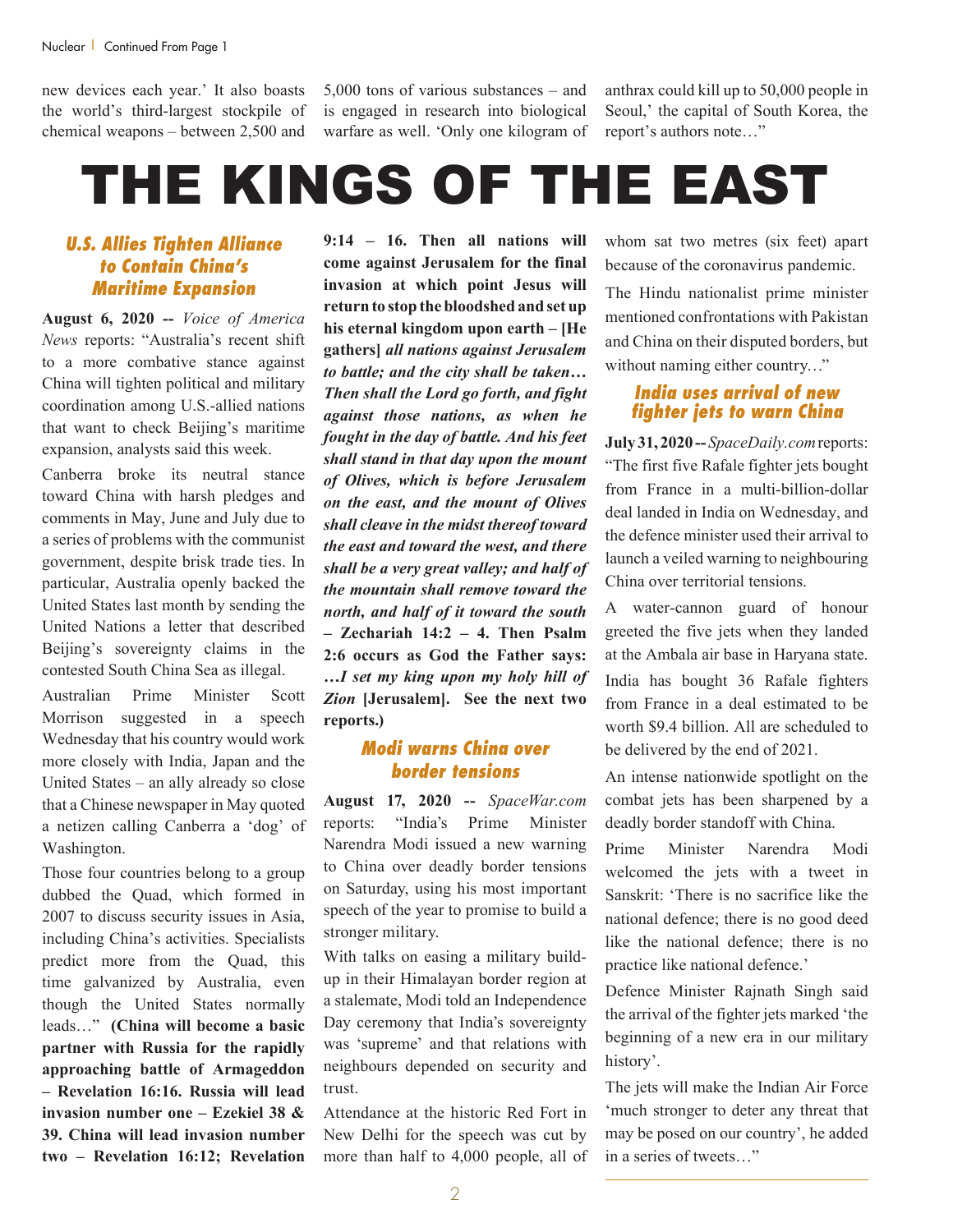# **CONTENDING FOR THE FAITH**

#### *Government demands \$20,000 fine against church that held worship*

**August 21, 2020 --** *WND.com* reports: "Los Angeles County is moving to hold John MacArthur's Grace Community Church in contempt of court and be fined a total of \$20,000 for holding a worship service Sunday in defiance of a court order.

The church, like many across the nation, argues government officials are violating the First Amendment by restricting religious meetings while allowing similar gatherings, such as protests of the death of George Floyd.

*Fox News* reported L.A. County officials contend the church's actions last Sunday constitute four separate violations of a temporary restraining order and a Court of Appeal order. The court, therefore, they say, should issue \$1,000 fines for each of eight acts of alleged contempt and an additional \$1,500 fine for each of eight alleged violations of court orders. Lawyers for the church contend the county is violating the Constitution…" **(In Acts chapter 5, when Peter and the Apostles were imprisoned for preaching, the angel of the Lord opened the prison doors at night and said:** *Go, stand and speak in the temple to the people all the words of this life* **– Acts 5:20. The next morning they were brought before the council where the high priest said: …***Did not we straitly command you that ye should not teach in this name? and, behold, ye have filled Jerusalem with your doctrine, and intend to bring this man's blood upon us. Then Peter and the other apostles answered and said, We ought to obey God rather than men* **5:28 & 29.**

**Great persecution will soon overtake most Christians in a majority of the world.** *Blessed are they which are* 

*persecuted for righteousness' sake: for theirs is the kingdom of heaven. Blessed are ye, when men shall revile you, and persecute you, and shall say all manner of evil against you falsely, for my sake. Rejoice, and be exceeding glad: for great is your reward in heaven: for so persecuted they the prophets which were before you***. – Matthew 5:10 – 12;** *If the world hate you, ye know that it hated me before it hated you. If ye were of the world, the world would love his own: but because ye are not of the world, but I have chosen you out of the world, therefore the world hateth you. Remember the word that I said unto you, The servant is not greater than his lord. If they have persecuted me, they will also persecute you; if they have kept my saying, they will keep yours also. But all these things will they do unto you for my name's sake, because they know not him that sent me***. – John 15:18 – 21; …W***hen he had opened the fifth seal, I saw under the altar the souls of them that were slain for the word of God, and for the testimony which they held***. — Revelation 6:9: …***I saw the souls of them that were beheaded for the witness of Jesus, and for the word of God, and which had not worshipped the beast, neither his image, neither had received his mark upon their foreheads, or in their hands; and they lived and reigned with Christ a thousand years***. – Revelation 20:4; and** *Fear none of those things which thou shalt suffer: behold, the devil shall cast some of you into prison, that ye may be tried; and ye shall have tribulation ten days: be thou faithful unto death, and I will give thee a crown of life***. – Revelation 2:10. See the next report.)**

#### *Faith Leaders: China's Persecution of Uyghurs One of Most Egregious 'Since Holocaust'*

**August 24, 2020 --** *Breitbart.com* reports: "Dozens of prominent faith leaders have denounced China's persecution of Uyghur Muslims as 'one of the most egregious human tragedies since the Holocaust.'

In their strongly worded declaration, the faith leaders — who include Catholic bishops and cardinals, Protestant bishops and pastors, Buddhist leaders, Muslim Imams, and ten Jewish rabbis — underscore the evil of 'the potential genocide of the Uyghurs and other Muslims in China' under the auspices of the Chinese Communist Party (CCP). While many persecutions and mass atrocities are occurring around the world, the plight of the Uyghurs is unique, the leaders insist, and if allowed to continue with impunity, it 'calls into question most seriously the willingness of the international community to defend universal human rights for everyone.'

'At least one million Uyghur and other Muslims in China are incarcerated in prison camps facing starvation, torture, murder, sexual violence, slave labour and forced organ extraction,' the statement reads. 'Outside the camps, basic religious freedom is denied. Mosques are destroyed, children are separated from their families, and acts as simple as owning a Holy Quran, praying or fasting can result in arrest.'

The faith leaders also note how China has set up the 'world's most intrusive surveillance state' and has used it to carry out 'a campaign of forced sterilization and birth prevention targeting at least 80% of Uyghur women of childbearing age,' an action that could constitute genocide, according to the 1948 Genocide Convention…"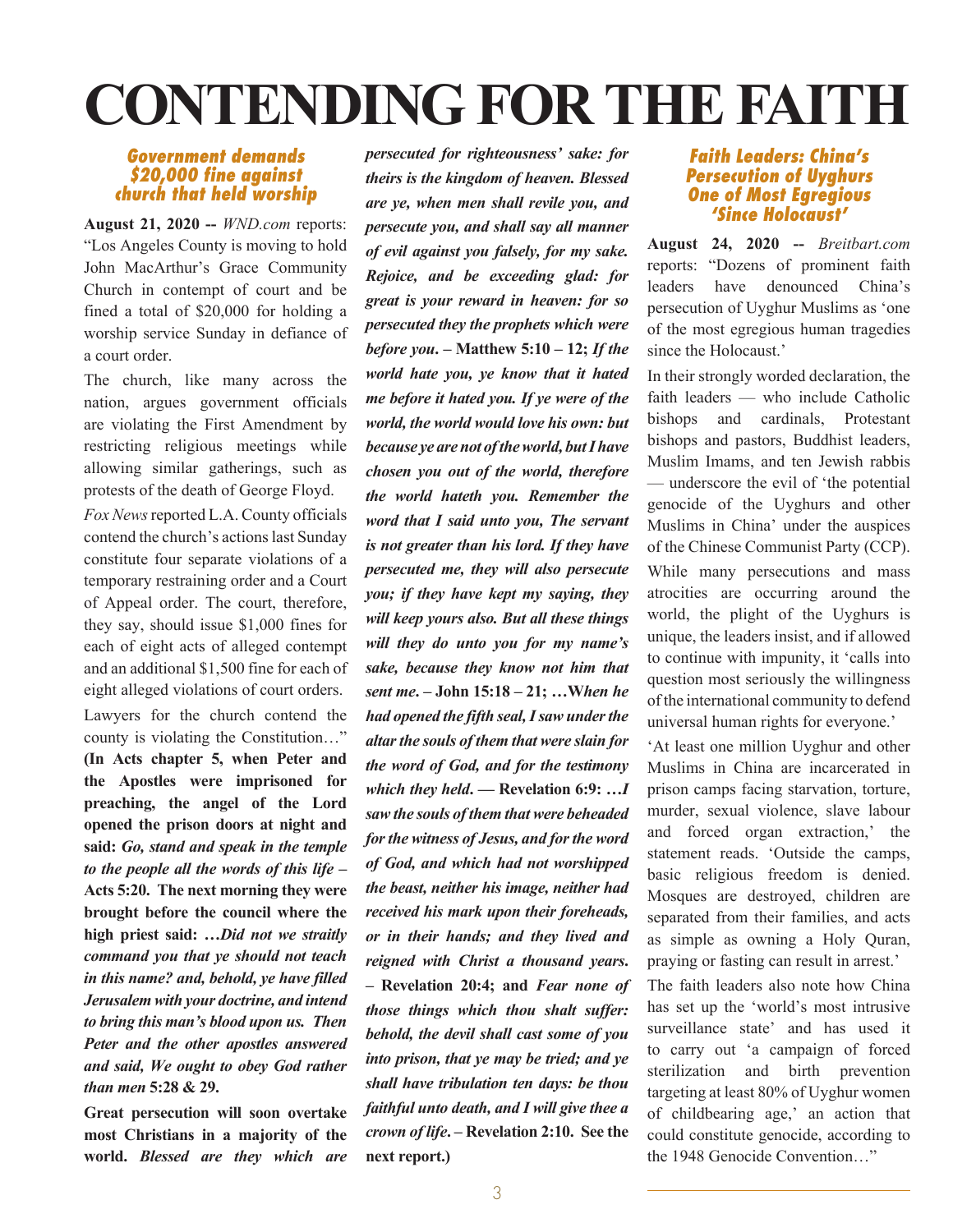# THE RELIGION OF PEACE?

#### *'Holy warrior' selfies: Pakistan teen feted for killing U.S. blasphemy suspect*

**August 10, 2020 --** *Reuters* reports: "Faisal Khan, a 15-year-old Pakistani, beams for selfies with lawyers and police. Thousands hail him in the streets as a 'holy warrior.'

His claim to adulation? Allegedly gunning down in open court an American accused of blasphemy, a capital crime in this Islamic republic.

Khan is charged with murder, which also carries a death sentence. But while lawyers line up to defend him, the attorney for Tahir Naseem, the U.S. citizen, has gone into hiding.

The teen, according to officials and witnesses, got through three security checkpoints on his way into a courtroom in the northwestern Pakistani city of Peshawar on July 29, pulled out a pistol and fired multiple shots into Naseem, 57, at a bail hearing.

Naseem died on the spot, onlookers spattered with his blood…" **(According to a 2017 report by the U.S. Commission on International Religious Freedom, there are 71 countries that criminalize views deemed to be blasphemous. The punishment for blasphemy range from fines to the death penalty. In the Middle East and North Africa, 18 of the 20 nations treat insults to Islam as a criminal offence, and 14 of those also criminalize apostasy. While Iran and Pakistan are the only two nations that enshrine the death penalty in law, Afghanistan and Saudi Arabia carry it out. See the next report.)**

#### *Nigeria: Singer Sentenced to Death for 'Blasphemy'*

**August 11, 2020 --** *Voice of America News* reports: "An Islamic court in northern Nigeria on Monday sentenced a singer to death for blasphemy against the Prophet Mohammed, judicial officials said.

An Upper Islamic Sharia court in the city of Kano ordered 22-year-old Yahaya Aminu Sharif to die by hanging for derogatory expressions against the Prophet in one of his songs, spokesman for the Kano region justice ministry, Baba-Jibo Ibrahim, told *AFP*.

Sharia courts in majority Muslim northern Nigeria have handed down death sentences for adultery, murder and homosexuality before but to date no executions have been carried out.

'The court handed down the death sentence as enshrined in Islamic laws based on irrefutable evidence and the convict's admission of guilt,' Ibrahim said.

Sharif was accused of blaspheming the Prophet in a song he shared on social media in March, which caused riots in the city.

Mobs burnt the singer's family home and took to the streets demanding his prosecution, leading to his arrest…"

## **SANCTITY OF LIFE**

#### *Survey: 89% of neonatal medics accept abortion AFTER birth*

**August 21, 2020 --** *WND.com* reports: "Nearly 90% of neonatal care medics in northern Belgium are willing to commit infanticide, according to a study.

Kim Beernaert of Research Foundation Flanders surveyed doctors and paramedics in the Flanders region of Belgium and found 89.1% thought it 'acceptable' to end the life of a baby born with a 'serious' disability, even if the condition was not life-threatening.

The researchers found little change in attitude to 'after-birth abortion' when there was 'an unclear diagnosis and unpredictable prognosis,' noted the U.K.'s Christian Institute.

The health care professionals had 'a high degree of tolerance' toward late abortions, with 95.6% of respondents open to the practice if an unborn baby's disability was deemed 'serious but not lethal<sup>'</sup>

Belgium has the world's most liberal law on physician-assisted suicide, allowing it for psychiatric conditions and children as well as for the terminally ill…" **(According to the Guttmacher Institute: "During 2010–2014, an estimated 56 million induced abortions occurred each year worldwide. This number represents an increase from 50 million annually during 1990–1994, mainly because of population growth***.***" Keeping it at that estimate, there have been over 448 million induced abortions worldwide since 2010. The population of the United States in 2018 was 327.16 million. Last year, the New York** 

**State legislature put into place one of the most radical abortion laws in the United States – allowing abortions through the third trimester, including up to birth. It also prevents pregnant women whose babies are killed in an attack on the mother from seeking justice. God said in Exodus 21:22- 25:** *If men strive, and hurt a woman with child, so that her fruit depart from her, and yet no mischief follow: he shall be surely punished, according as the woman's husband will lay upon him; and he shall pay as the judges determine. And if any mischief follow, then thou shalt give life for life, Eye for eye, tooth for tooth, hand for hand, foot for foot, Burning for burning, wound for wound, stripe for stripe***. In other words, if a woman gives birth prematurely – but the**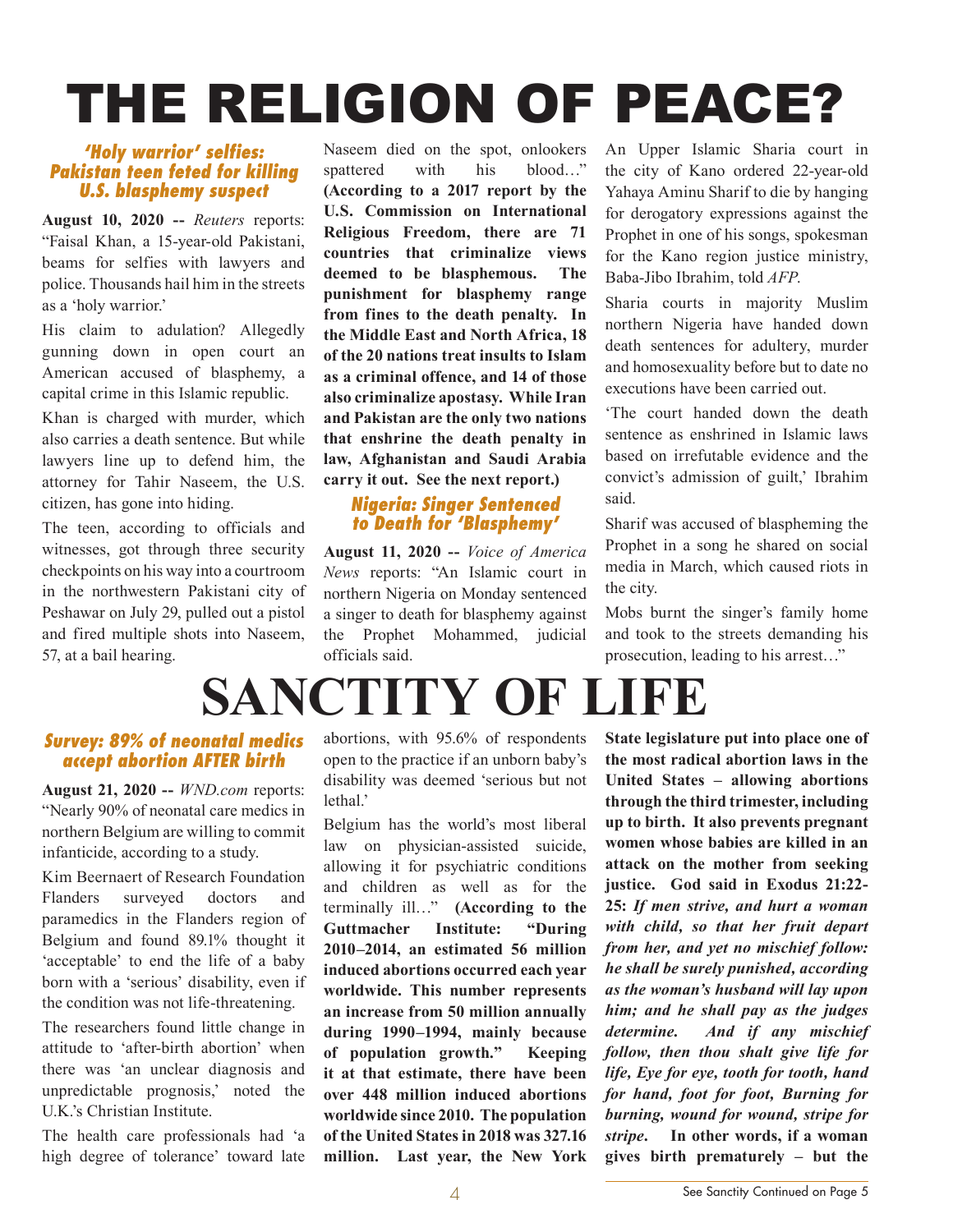**baby survives – then the attacker would be punished as the husband and judge determines. However, if mischief follows, or the baby dies, then it would be life for life.)**

#### *Uyghur Doctor Accuses Chinese Hospitals of Forced Abortions in Xinjiang*

**August 19, 2020 --** *Breitbart.com* reports: "A Uyghur obstetrician named Hasiyet Abdulla told *Radio Free Asia* (*RFA*) on Monday that hospitals in China's Xinjiang province were 'forced to abort and kill babies born in excess of family planning limits or who were in utero less than three years after the mother's previous birth.'

*RFA* quoted Abdulla, a 15-year veteran of Xinjiang's hospitals who now lives in Turkey, explaining that hospital maternity wards in the home of the Uyghur Muslims followed strict instructions to limit rural families to three children at most, and urban families to just two:

'The regulations were so strict: there had to be three or four years between children. There were babies born at nine months who we killed after inducing labor. They did that in the maternity wards, because those were the orders.'

Abdulla told *RFA* that hospital family-planning units carried out the operations, including for women who were 'eight and nine months pregnant,' adding that in some cases, medical staff would 'even kill the babies after they'd been born.'…" *(These six things doth the Lord hate: yea, seven are an abomination unto him: A proud look, a lying tongue, and hands that shed innocent blood, An heart that deviseth wicked imaginations, feet that be swift in running to mischief, A* 

*false witness that speaketh lies, and he that soweth discord among brethren***– Proverbs 6:16-19 [emphasis mine].** *Being filled with all unrighteousness, fornication, wickedness, covetousness, maliciousness; full of envy, murder, debate, deceit, malignity; whisperers, Backbiters, haters of God, despiteful, proud, boasters, inventors of evil things, disobedient to parents, Without understanding, covenantbreakers, without natural affection, implacable, unmerciful: Who knowing the judgment of God, that they which commit such things are worthy of death, not only do the same, but have pleasure in them that do them* **– Romans 1:29-32. These barbarians will soon …***be cast into hell, into the fire that never shall be quenched: Where their worm dieth not, and the fire is not quenched* **– Mark 9:43, 44.)**

### NEWS FROM ISRAEL AND THE MIDDLE EAST

#### *Report: Hamas launched war against Israel – on Turkey's orders*

**August 24, 2020 --** *Israel National News* reports: "Hamas launched a war against Israel on Turkish President Recep Tayyip Erdogan's orders, the *Bulgarian Military* reported, quoting Greece's *Pentapostagma*.

According to the report, the launch came while Hamas leader Ismail Haniyeh met with Erdogan in Istanbul. Haniyeh's deputy, Saleh al-Aruri, and Turkey's Deputy Secretary of Intelligence, Kan Fidan, also attended the meeting, as did Erdogan's chief aide Sefer Turan.

The report also claimed that the AKP is launching another proxy war for Erdogan, who wants to take over control of the Al Aqsa Mosque in Jerusalem.

According to the *Bulgarian Military*, Hamas terrorists are planning attacks both in Israel and abroad.

The site also noted that a Turkish journalist accessed secret documents confirming espionage activities in Greece and an illegal intelligence gathering by Turkey's National Intelligence Agency, as well as by Turkish consulates. The first of the documents dates from March 2019, the site noted…" **(The Middle East nations have a long history of calling for the destruction of Israel. It will never happen. Almighty God has stated: …***I will give them* **[Israel]** *an everlasting name, that shall not be cut off –* **Isaiah 56:5. Everlasting means everlasting. God promised to Abraham in Genesis 22:17:** *… in blessing I will bless thee, and in multiplying I will multiply thy seed as the stars of the heaven, and as the sand which is upon the sea shore…**And because he loved thy fathers, therefore he chose their seed after them, and brought thee out in his sight with his mighty power out of Egypt; To drive out nations from before thee greater and mightier than thou art, to bring thee in, to give thee their land for an inheritance, as it is this day. Know therefore this day, and consider it in thine heart, that the Lord he is God in heaven above, and upon the earth* 

*beneath: there is none else. Thou shalt keep therefore his statutes, and his commandments, which I command thee this day, that it may go well with thee, and with thy children after thee, and that thou mayest prolong thy days upon the earth, which the Lord thy God giveth thee, for ever* **– Deuteronomy 4:37 – 40.)**

#### *U.S. Vows to Ensure Israel's 'Military Edge'*

**August 25, 2020 --** *Voice of America News* reports: "U.S. Secretary of State Mike Pompeo said Monday the United States will ensure Israel's military advantage in the Middle East under any potential U.S. arms deals with the United Arab Emirates.

'The United States has a legal requirement with respect to qualitative military edge. We will continue to honor that,' said Pompeo after his meeting with Israeli Prime Minister Benjamin Netanyahu in Jerusalem.

'But we have a 20-plus year security relationship with the United Arab Emirates as well, where we have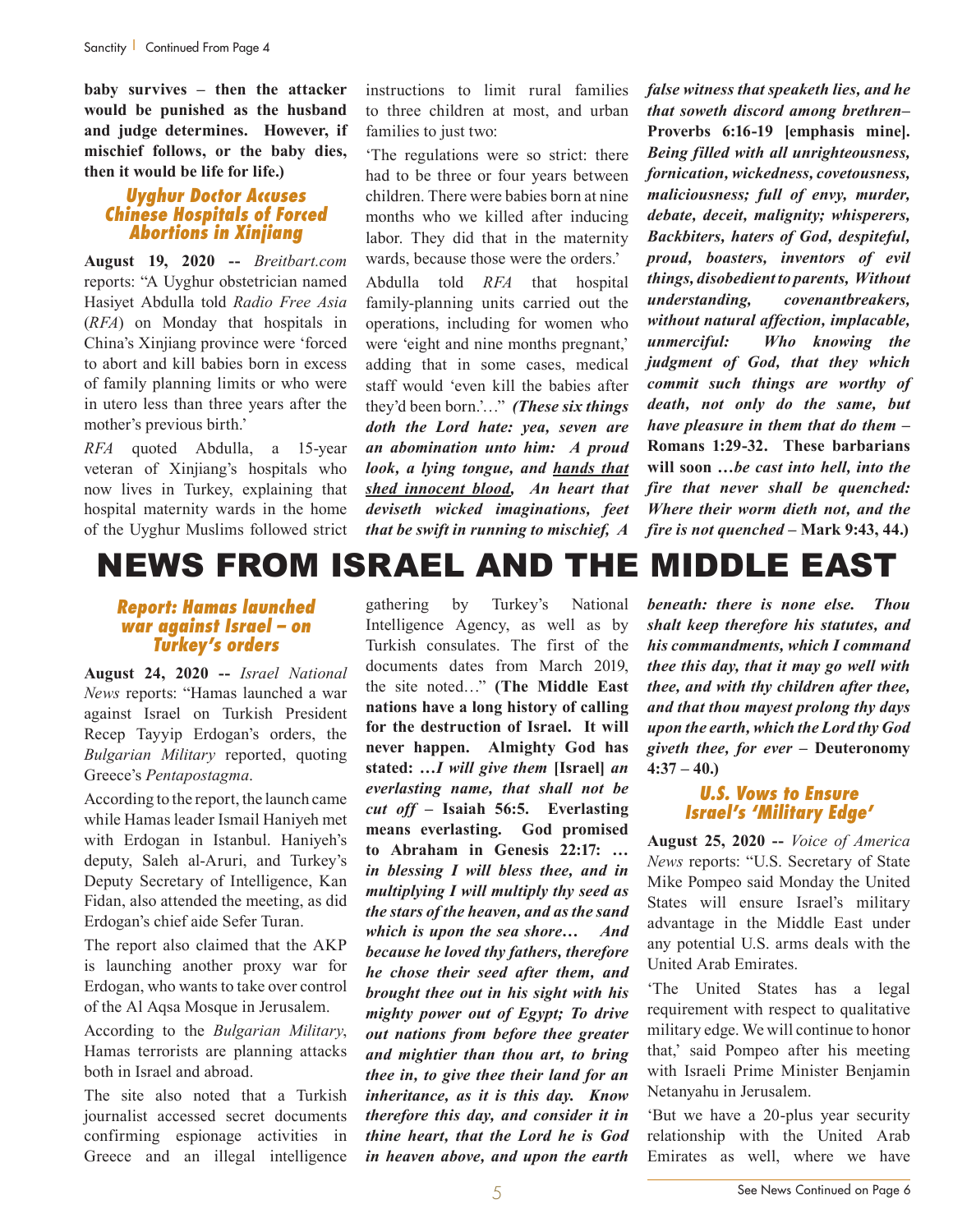provided them with technical assistance and military assistance,' he added.

The top U.S. diplomat's trip to the Middle East comes after Washington helped broker the Israel-UAE deal earlier this month, a pact that Netanyahu said heralds a new era for the region.

But Palestinian Authority President Mahmoud Abbas said the deal is a 'betrayal' of Palestinians. The Israel-UAE deal is seen as breaking a tradition among most Arab countries not to make peace with Israel until Israel and the Palestinians make peace…" **(According to** *GlobalFirepower.com***, the United States has the highest Military Strength Rating, Israel is number 15, and Iran is number 21. Even if Iran were more powerful than Israel, history has shown us that when Israel is attacked by superior forces, the result is that Israel gets a new national holiday. Yahweh God has promised:** *…I will give them* **[Israel]**  *an everlasting name, that shall not be cut off* **– Isaiah 56:5.)**

#### *Iran, Hamas and Islamic Jihad call for 'uprising' after UAE-Israel deal*

**August 24, 2020 --** *The Jerusalem Post* reports: "The Middle East needs an uprising similar to the Islamic Revolution in Iran that will unite the 'resistance' of the Islamic community against a 'culture of defeat' that has affected Arab regimes, Palestinian Islamic Jihad's representative to Iran recently said.

*Mehr News* in Iran reported the discussion with Naser Abu Sharif of Islamic Jihad, which is backed by Tehran. A Hamas representative named Khalid al-Qaddumi was also present, the report said.

The *Mehr News* discussion attacked the 'betrayal of the UAE in the signing of the agreement to normalize relations with the Zionist enemy.' Qaddumi said that the agreement has crossed a redline and that Israel is now more secure than in the past.

The extremists asserted that Israel was

like a criminal running free without anyone to put it on trial. He pointed out that when Egypt had signed a peace deal with Israel, the Arab League had suspended Egypt and moved its headquarters temporarily from Cairo. Egypt was readmitted to the Arab league in 1989…" **(They may threaten Israel, but Psalm 121 states:** *I will lift up mine eyes unto the hills, from whence cometh my help. My help cometh from the Lord, which made heaven and earth. He will not suffer thy foot to be moved: he that keepeth thee will not slumber. Behold, he that keepeth Israel shall neither slumber nor sleep. The Lord is thy keeper: the Lord is thy shade upon thy right hand. The sun shall not smite thee by day, nor the moon by night. The Lord shall preserve thee from all evil: he shall preserve thy soul. The Lord shall preserve thy going out and thy coming in from this time forth, and even for evermore***. Notice especially verse 4 –** *Behold, he that keepeth Israel shall neither slumber nor sleep.* **During his confrontation with the prophets of Baal, Elijah mocked the prophets after they were unable to get a response from Baal. I Kings 18:27 states:** *And it came to pass at noon, that Elijah mocked them, and said, Cry aloud: for he is a god; either he is talking, or he is pursuing, or he is in a journey, or peradventure he sleepeth, and must be awaked***. God does not sleep, and He will preserve Israel. See the next report.)**

#### *PA: Israel is 'the main enemy'*

**August 18, 2020 --***Israel National News* reports: "Palestinian Authority (PA) cabinet leader Mohammad Shtayyeh on Tuesday blasted the normalization of ties between Israel and the United Arab Emirates, a move he called a blatant deviation from the Arab consensus as expressed in the Arab peace initiative.

Speaking at the start of the cabinet meeting, Shtayyeh said that the heart of the conflict with Israel focuses on land and peace must be based on the

principle of withdrawal from the land 'occupied' in 1967.

The discourse on peace for peace, he argued, is an illusion and the principle of peace from a place of power will not lead to the establishment of peace, since peace must be built on justice, right and international legitimacy.

The Palestinians are 'the landowners and we will remain loyal to our land,' said Shtayyeh, who described Israel as a state founded by force on a colonialist basis…"

#### *Former Hamas leader: Zionism is a foreigner in the region*

**August 25, 2020 --** *Israel National News* reports: "Former Hamas leader Khaled Mashaal is claiming that the steadfastness of the Palestinian people, the success of the 'resistance' enterprise and the Palestinian consensus regarding opposition to the U.S. 'Deal of the Century' and to the annexation and normalization plan are factors that will lead the Palestinians to liberation.

In a speech over the weekend, Mashaal said that the Islamic nation would succeed in the campaign against normalization with Israel, emphasizing that Hamas opposes any connection with the 'occupation.'

The latest political moves, he claimed, are intended to eliminate the Palestinian issue through the Deal of the Century and present the 'occupation' as if it were part of the solution and not the enemy and the problem.

Mashaal argued that the 'enemies' of the Muslims do not want them to be a leading force or a partner and so they planted the Zionist enemy in the Middle East to serve the colonialist enterprise…" **(Genesis 15:18 states:**  *In the same day the Lord made a covenant with Abram, saying, Unto thy seed have I given this land, from the river of Egypt unto the great river, the river Euphrates* **and in Joshua 1:4 we read:** *From the wilderness and this Lebanon even unto the great river, the river Euphrates, all the land*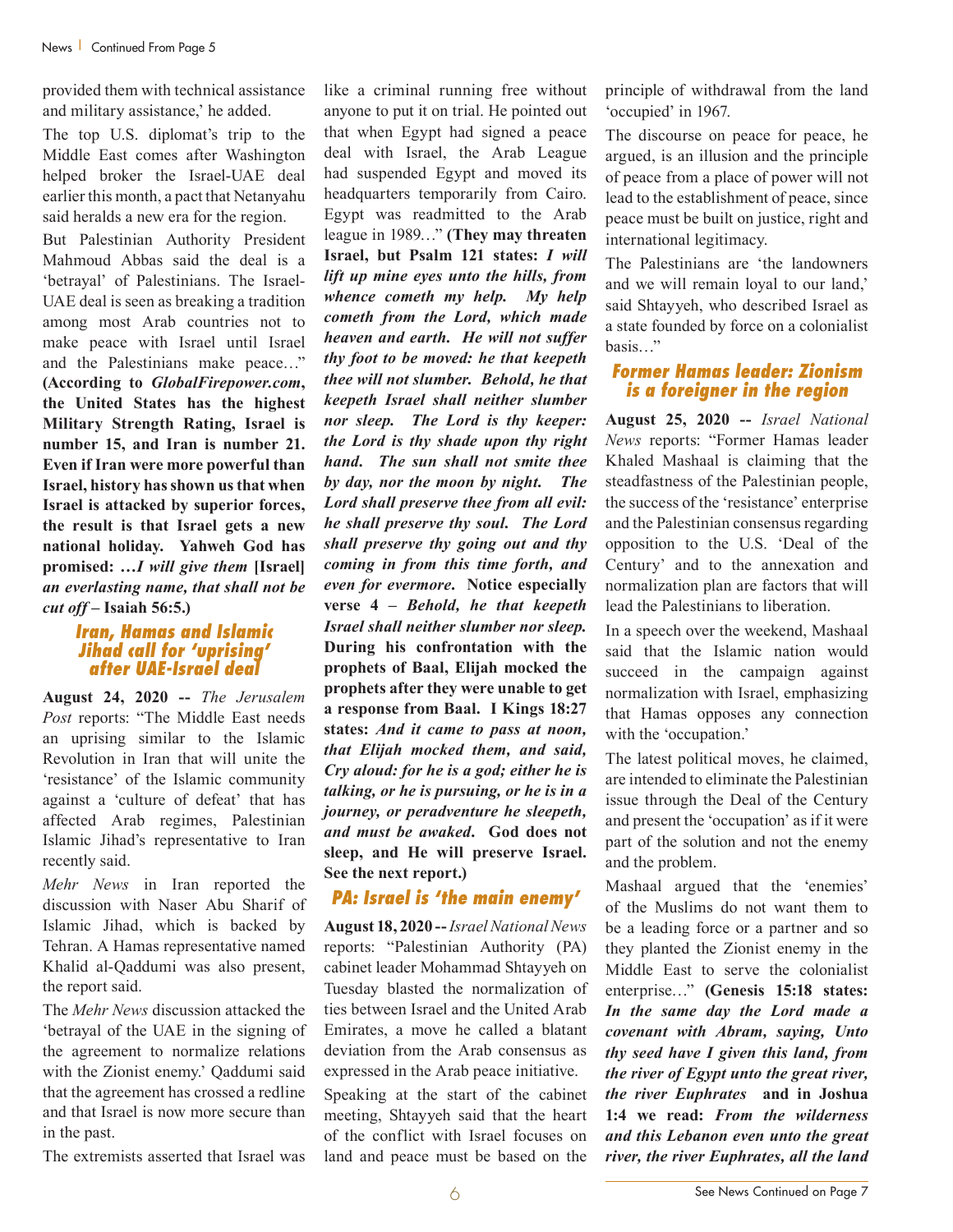*of the Hittites, and unto the great sea toward the going down of the sun, shall be your coast***. These verses encompass all of the land modern Israel currently possesses, plus all of the land of the Palestinians (the West Bank and Gaza), plus some of Egypt and Syria, plus all of Jordan, plus some of Saudi Arabia and Iraq. Israel currently possesses only a fraction of the land God has promised.)**

#### *Nasrallah threatened to blow up Israel with same chemicals as Beirut blast*

**August 6, 2020 --** *The Jerusalem Post* reports: "Hezbollah leader Hassan Nasrallah threatened in the past to destroy Israel by causing a massive explosion in the port of Haifa using ammonia tanks that he said would be like a 'nuclear' explosion. In addition Hezbollah allegedly sought to acquire ammonium nitrate via Syria since 2009 and tried to infiltrate the agriculture ministry in Lebanon to do so, according to leaked diplomatic cables.

The archival footage has been circulating in the wake of the massive explosion in Lebanon that killed more than 100 and injured 4,000 and has left hundreds missing. It illustrates Hezbollah's terrorist strategy of targeting civilians for mass murder, despite the organization's claim that it is

'resisting' Israel by defending Lebanon. A source quoted in a cache of leaked diplomatic cables and other reports noted that Hezbollah's supply of some explosive material had been cut off over the last decade. Hezbollah also allegedly sought to get the ammonium nitrate via Syria, bringing in thousands of tons of it from Homs. Hezbollah sought to dominate the agriculture ministry in Lebanon since 2009 to get a hold of the material…" **(***Why do the heathen rage, and the people imagine a vain thing? The kings of the earth set themselves, and the rulers take counsel together, against the Lord, and against his anointed, saying, Let us break their bands asunder, and cast away their cords from us. He that sitteth in the heavens shall laugh: the Lord shall have them in derision. Then shall he speak unto them in his wrath, and vex them in his sore displeasure. Yet have I set my king upon my holy hill of Zion. I will declare the decree: the Lord hath said unto me, Thou art my Son; this day have I begotten thee. Ask of me, and I shall give thee the heathen for thine inheritance, and the uttermost parts of the earth for thy possession. Thou shalt break them with a rod of iron; thou shalt dash them in pieces like a potter's vessel. Be wise now therefore, O ye kings: be instructed,* 

*ye judges of the earth. Serve the Lord with fear, and rejoice with trembling. Kiss the Son, lest he be angry, and ye perish from the way, when his wrath is kindled but a little. Blessed are all they that put their trust in him* **– Psalm 2:1-12. See the next report.)**

#### *Hamas fires rockets into sea in 'message' to Israel*

**August 10, 2020 --** *Israel National News* reports: "Hamas terrorists in the Gaza Strip fired rockets into the sea on Monday after repeated exchanges of fire with Israel in recent days, Gaza security sources and eyewitnesses said.

At least eight rockets were seen in the sky, heading toward the Mediterranean Sea, said *AFP* journalists in the coastal strip.

The Gaza Strip's interior ministry called the rocket launches 'an act of resistance'.

The rockets were a 'message' to Israel to let it know that terrorist groups in Gaza will not 'remain silent' in the face of an Israeli blockade and 'aggression', a source close to Hamas told *AFP*.

The source noted that Monday's rocket fire coincided with the recent launch of incendiary balloons into Israel.

In the past week, such balloons have flown three times from Gaza into Israel, each time triggering retaliatory strikes against Hamas positions…"

### **TEMPLE MOUNT TROUBLES** *PA Mufti prohibits visits to Al-Aqsa*

**August 18, 2020 --** *Israel National News* reports: "Sheikh Muhammad Hussein, the Mufti of the Palestinian Authority, issued an Islamic fatwa (ruling) which bans prayer at the Al-Aqsa Mosque or visiting the site if it was the result of the agreement which normalizes ties between Israel and the United Arab Emirates.

Hussein noted that prayer in the Al-Aqsa Mosque is possible for anyone who comes to the site on the basis of Palestinian legitimacy, and not for those who maintain normalization with Israel and make use of the Palestinian issue to please the United States and Israel.

He warned that Muslim clerics in Jerusalem have already ruled against cooperating with the U.S. 'Deal of the Century', to which the establishment of relations between Israel and the United Arab Emirates was related.

Sheikh Hussein warned Muslims not to visit Jerusalem based on the agreement between Israel and the United Arab Emirates or the 'Deal of the Century' which is considered illegal and prohibited by Islamic law…" **(At the return of Christ our Lord, after the Rapture [Revelation 3:10] Christ returns seven years later proving you Palestinians will be wrong. There will be a Jewish Temple. Proof? –** *Behold, I come quickly: hold that fast which thou hast, that no man take thy crown. Him that overcometh will I make a pillar in the temple of my God, and he shall go no*